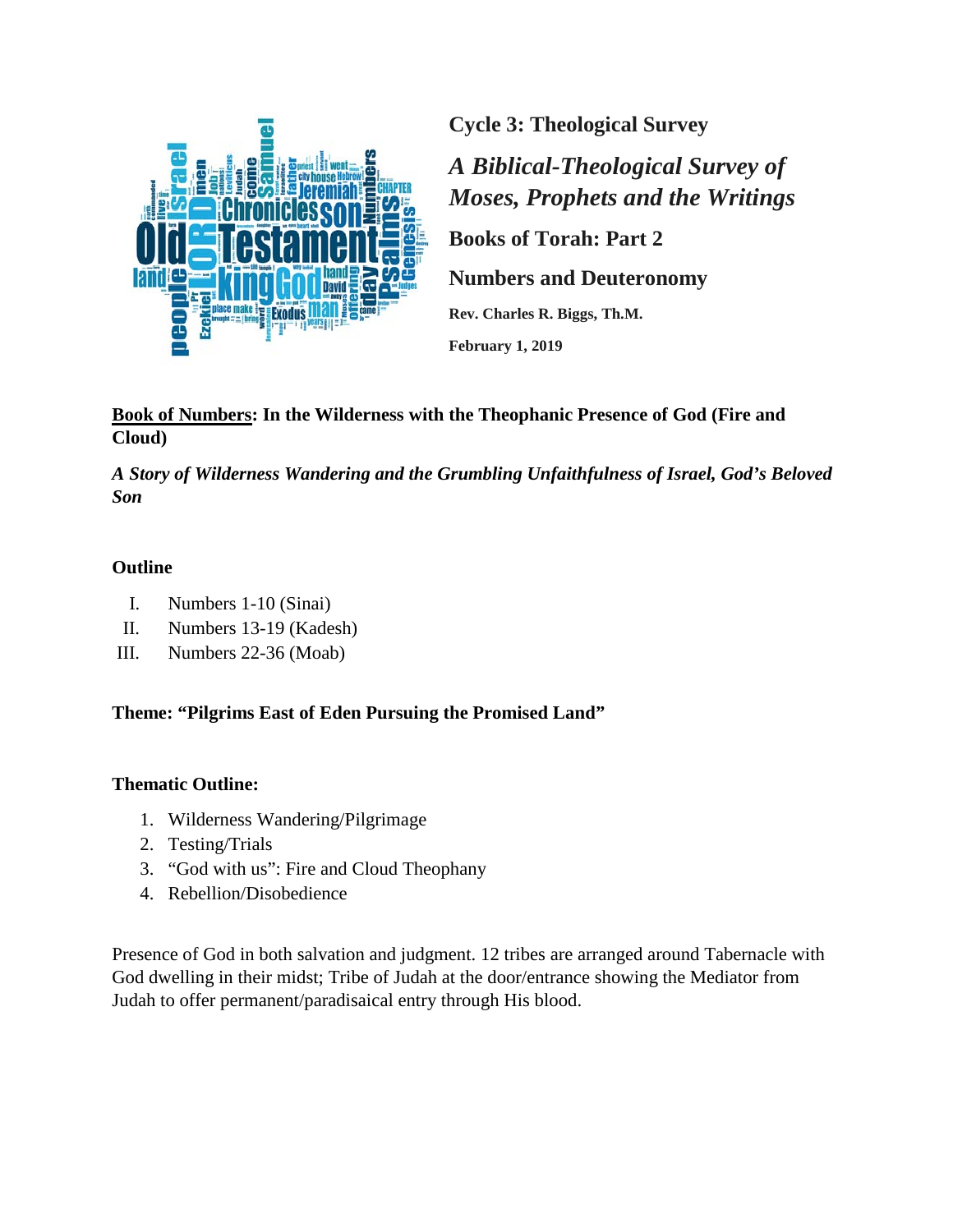Plotline of Numbers and Deuteronomy: Numbers 1:1 <-> Numbers 21:4-9 <-> Numbers 36:13 <-> Deuteronomy 1:1 <-> Deuteronomy 4 <-> Deuteronomy 7:6-11 <-> Deuteronomy 10:12-13 <-> Deuteronomy 34:1, 9-12

## **God's Self-Revelation**: How is the Triune God revealed?

God is faithful. Though Israel is unfaithful to God, YHWH remains faithful to His covenant. YHWH desires to bless Israel and not curse ultimately (Numbers 6:22-27 and 22-24). "YHWH bless you and keep you!"

Christ is the in Wilderness with the Israelites (see 1 Cor. 10:1-1).

Triune God is Revealed in Numbers: God the Father revealed in speaking to Moses on top of mountain and in the Tent of Meeting/Tabernacle; Christ the Son of God prefigured, foreshadowed, and spiritually present in and through Tabernacle, especially in substitutionary atonement and propitiation; Holy Spirit present as cloud by day and fire by night.

## **Man's Sinful Condition**: What is FCF (Fallen Condition Focus)?

Ungrateful grumblers, manic mumblers who murmur against God's good ways, word and will.

## **Pastoral/Practical-Experiential Wisdom**: How then should I live?

Christ is the faithful Israelite and High Priest who brings God's blessing to Israel. When Jesus Christ was in the wilderness, He trusted God's good ways, His word ("It is written"), and His most holy will *on our behalf as Savior and our example).* Jesus was lifted up as the "cursed snake" on the pole/cross. When sick sinners, poisoned with our sins look to Him in faith, we are immediately healed!

*ESV Numbers 21:9 So Moses made a bronze serpent and set it on a pole. And if a serpent bit anyone, he would look at the bronze serpent and live.*

*ESV John 3:14-15: And as Moses lifted up the serpent in the wilderness, so must the Son of Man be lifted up, 15 that whoever believes in him may have eternal life."*

### **Book of Deuteronomy: the Constitutional Covenant of Israel**

**"Deuteronomy"** comes from 17:18: *"And when he [a future king of Israel] sits on the throne of his kingdom, he shall write for himself in a book a copy of this law, approved by the Levitical priests".* Should be translated best as "a copy of this law" (ESV); it is deposited as a witness in the ark, the very throne of God on earth).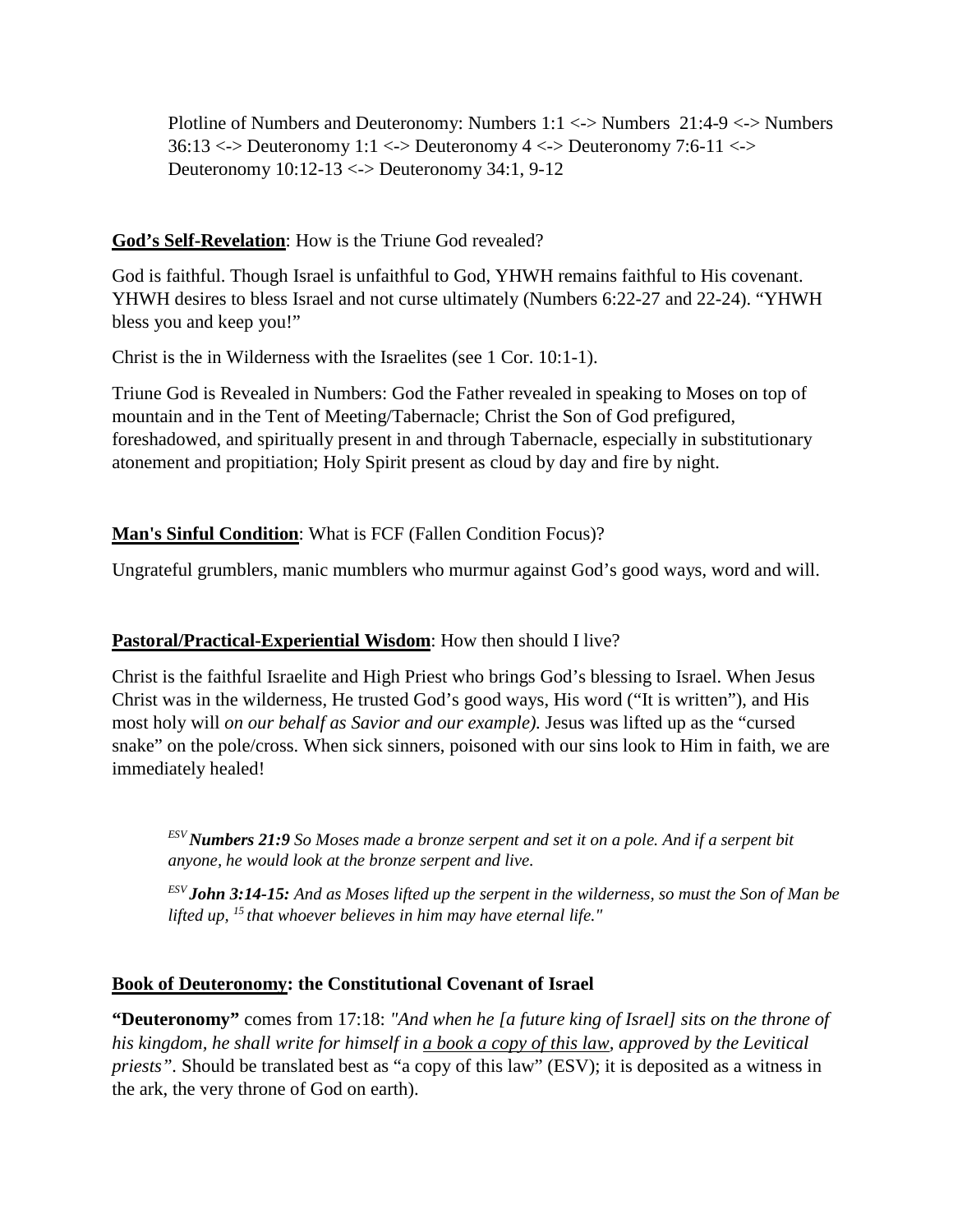#### **Outline of Covenant Document/Sermon Series of Torah by Moses**

- I. Deuteronomy 1-5 (Historical Prologue of the Covenant and the Law)
- II. Deuteronomy 6-26 (Stipulations of the Covenant)
- III. Deuteronomy 27-28 (Blessings/Curses of the Covenant)
- IV. Deuteronomy 29-34 (Witnesses to the Covenant/Moses and Joshua)

**Theme: "The Old Covenant Mediator's Final Words from God for the People of God about Torah-Covenant-Faithfulness in the Land in Response to the grace YHWH has Lavished Upon Them."**

> *ESV Deuteronomy 1:5-11: Beyond the Jordan, in the land of Moab, Moses undertook to explain this law, saying, <sup>6</sup> "The LORD our God said to us in Horeb, 'You have stayed long enough at this mountain. 7 Turn and take your journey, and go to the hill country of the Amorites and to all their neighbors in the Arabah, in the hill country and in the lowland and in the Negeb and by the seacoast, the land of the Canaanites, and Lebanon, as far as the great river, the river Euphrates. <sup>8</sup> See, I have set the land before you. Go in and take possession of the land that the LORD swore to your fathers, to Abraham, to Isaac, and to Jacob, to give to them and to their offspring after them.'* <sup>9</sup> "At that time I *said to you, 'I am not able to bear you by myself. <sup>10</sup> The LORD your God has multiplied you, and behold, you are today as numerous as the stars of heaven. 11 May the LORD, the God of your fathers, make you a thousand times as many as you are and bless you, as he has promised you!"*

> **ESV Deuteronomy 4:1-2:** *"And now, O Israel, listen to the statutes and the rules that I am teaching you, and do them, that you may live, and go in and take possession of the land that the LORD, the God of your fathers, is giving you. 2 You shall not add to the word that I command you, nor take from it, that you may keep the commandments of the LORD your God that I command you."*

**Torah (Commandment/Teaching/Law) Outline of Deuteronomy** (Interestingly, "These are the words" is the Hebrew title of this book):

- 1. "These are the words" (Deut. 1:1)
- 2. "This is the law [Torah]…" (Deut. 4:44)
- 3. "This is the commandment –the statutes and ordinances" (Deut. 6:1)
- 4. "These are the words of the covenant" (Deut. 29:1).
- 5. "This is the blessing" (Deut. 33:1)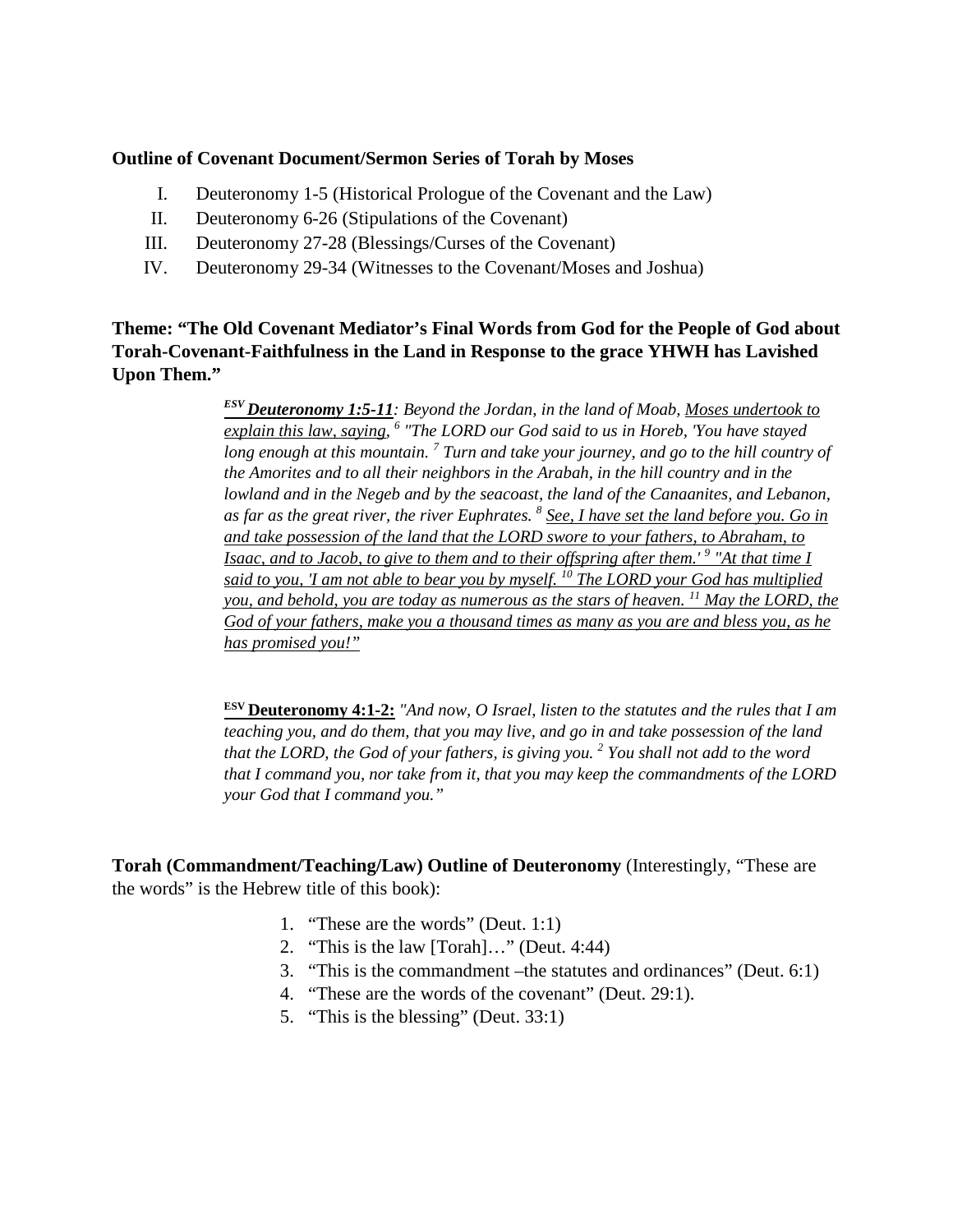### **Thematic Outline:**

- 1. Covenant Document (see outline for "Suzerain-Vassal Treaties" in the Ancient Near East)
- 2. Covenant Commandments/Law of God
- 3. Covenant Mediator Sermons
- 4. Covenant Blessings/Curses

The Book of Deuteronomy constitutes the theological core of the Old Testament. Importantly, it is the one of the most cited Old Testament books in the New Testament, along with Genesis, Isaiah, and the Psalms.

Remember to think of the Former Prophets (Historical Books) as orbiting around Deuteronomy. Deuteronomy is the sun and the Former Prophets are the planets in our solar system.

Israel will fail the covenant, and like Adam, they will transgress God's commands and be sent "East of Eden" into exile (cf. Hosea 6:7). Moses tells the people plainly: "And when all these things [curses from Deut. 29] come upon you … which I have set before you, and you call them to mind among all the nations where the LORD your God has driven you [exile], and return to the LORD your God, you and your children … then the LORD your God will restore your fortunes and have mercy on you…" (Deut. 30:1-3).

**Gospel of Grace Proclamation: There will be grace in the end.** Because of God's covenant commitment, a remnant from Israel will possess the land that has been promised, in all of its cosmic glory and beauty: *"For the LORD your God is a merciful God. He will not leave you or destroy you or forget the covenant with your fathers that he swore to them*  $\degree$  (Deut. 4:31).

ESV **Deuteronomy 30:1-6:** *"And when all these things come upon you, the blessing and the curse, which I have set before you, and you call them to mind among all the nations where the LORD your God has driven you, <sup>2</sup> and return to the LORD your God, you and your children, and obey his voice in all that I command you today, with all your heart and with all your soul, 3 then the LORD your God will restore your fortunes and have compassion on you, and he will gather you again from all the peoples where the LORD your God has scattered you. <sup>4</sup> If your outcasts are in the uttermost parts of heaven, from there the LORD your God will gather you, and from there he will take you. 5 And the LORD your God will bring you into the land that your fathers possessed, that you may possess it. And he will make you more prosperous and numerous than your fathers. <sup>6</sup> And the LORD your God will circumcise your heart and the heart of your offspring, so that you will love the LORD your God with all your heart and with all your soul, that you may live.*"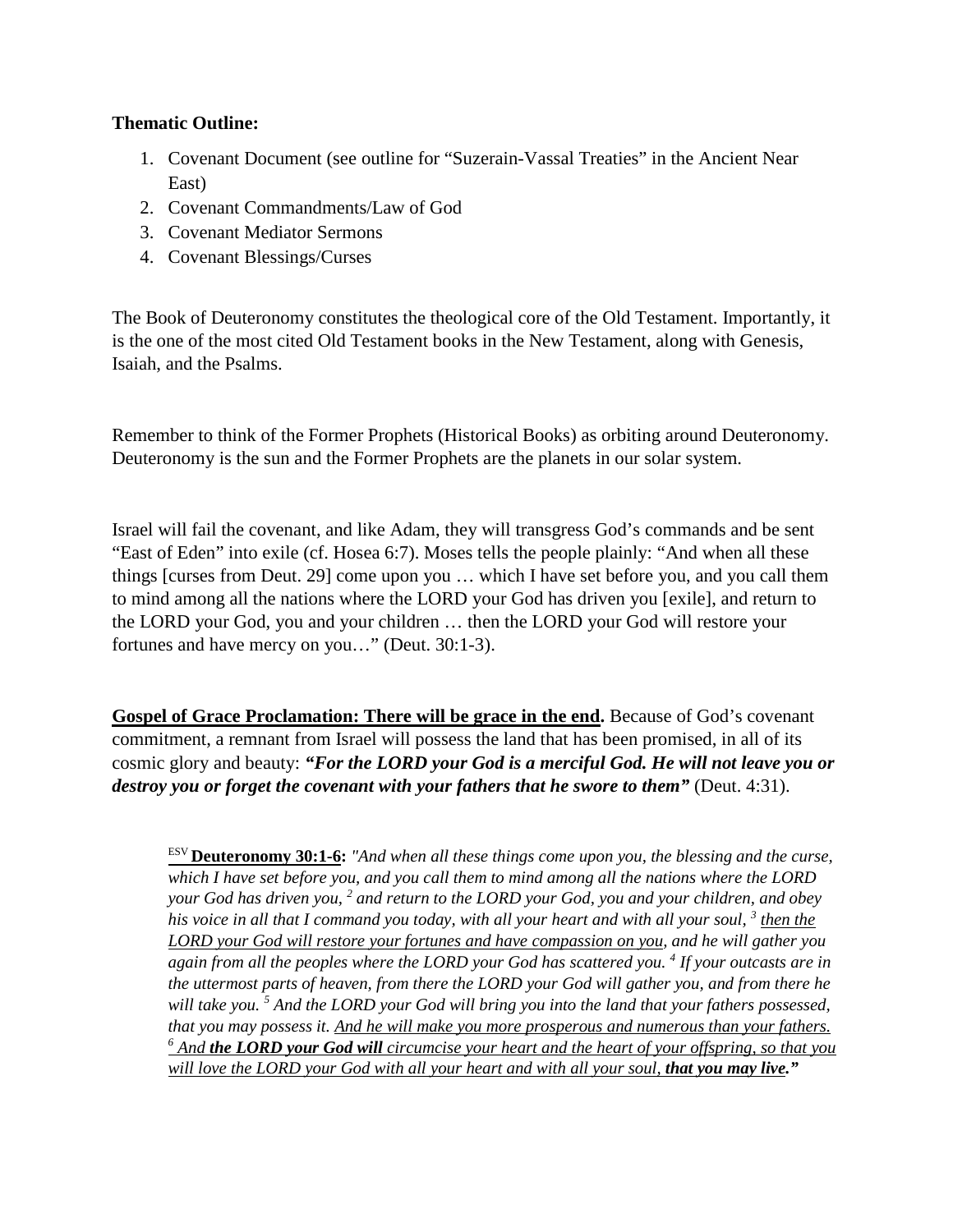#### **Important for Understanding God's Law Revealed through Moses:**

ESV **Deuteronomy 5:1-7:** "*And Moses summoned all Israel and said to them, "Hear, O Israel, the statutes and the rules that I speak in your hearing today, and you shall learn them and be careful to do them. <sup>2</sup> The LORD our God made a covenant with us in Horeb. 3 Not with our fathers did the LORD make this covenant, but with us, who are all of us here alive today. 4 The LORD spoke with you face to face at the mountain, out of the midst of the fire, <sup>5</sup> while I stood between the LORD and you at that time, to declare to you the word of the LORD. For you were afraid because of the fire, and you did not go up into the mountain. He said: <sup>6</sup> "'I am the LORD your God, who brought you out of the land of Egypt, out of the house of slavery. 7 "'You shall have no other gods before me."*

- $\triangleright$  The Giving of Law in Torah/Moses is in larger context of the Covenant of Grace. It is part of the Covenant of Grace (note Exodus 2:23-25; 20:1-2).
	- **Note the link between Mt. Sinai and Mt. Horeb** (both part of God's revelation under Moses as part of the one Covenant of Grace)
	- **Important:** The Mosaic Covenant rests squarely on a covenantal (relational) rather than a legal relationship. *Law is not preeminent, but covenant. Law is subservient to covenant.* "The nation of Israel already was in covenantal relationship with the Lord through Abraham (O. Palmer Robertson).
- $\triangleright$  Mosaic Covenant advances the revelation and promises made to Abraham, Isaac, and Jacob (Seed, Land, and Blessing). As biblical scholar says clearly: "…It is important to realize that these national covenants (Moses/David) *do not supercede* the ancestral covenants (Adam, Noah, and Abraham). Rather, the latter are *the theological backbone* supporting the national covenants and against which they must be understood."
	- a. Israel a chosen, holy nation (people of Abraham)
	- b. Israel will dwell in the land with God in holiness
	- c. Israel will be an example and blessing before the nations, demonstrating how mankind was created to live in this world with God

### **The Law's Threefold Purpose:**

- a. Reveal sin (in revealing God's character and holiness)
- b. Restraining sin (in community/in the world)
- c. Revealing the will of God and the way to "walk and talk" with God in holy fellowship and communion.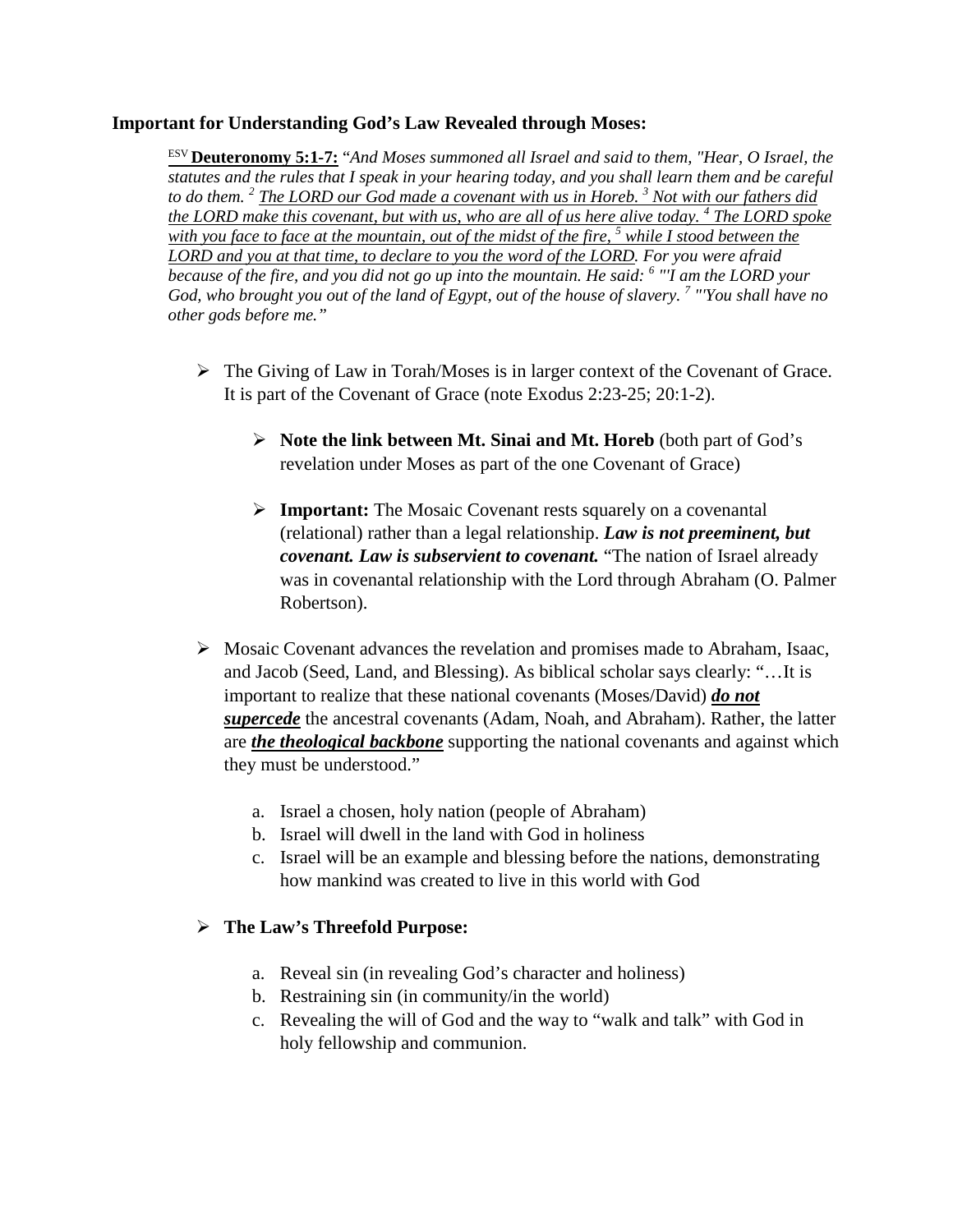- $\triangleright$  The revelation of the Law is not only joined to the revelation of atonement (tabernacle/priesthood), but the revelation of the Law is intended to lead to the revelation of atonement (S. Myers, class notes).
- $\triangleright$  Revelation of Triune God in the Working Out of Salvation Revealed in the Law of Moses:
	- a. God the Father reveals His majestic holiness and the sinfulness of man in the law.
	- b. God the Son is revealed in tabernacle/priesthood as Savior with atoning blood to make Israel clean, pure, and holy before God.
	- c. God the Holy Spirit is revealed (God's presence/ fire by night and cloud by day is an "image of the Spirit" according to M. Kline) as the one who provides grace for believing Israel to "walk and talk" with God in holiness and to live before the watching, sinful world as a Kingdom of Priests/Holy Nation (Exo. 19:3-6).

### **Deuteronomy as Constitutional Covenant** (and as similar to a Suzerain-Vassal Treaty)

- 1) Preamble (Sovereign King is introduced and His Lordship is declared over the people)- Exodus 20; Deut. 5:23-27
- 2) Historical Prologue (summarizes relationship of the covenantal parties and particularly the Sovereign King's past acts of benevolence and mercy to his people)- Exodus 20:2; Deut. 4:32-38
- 3) Stipulations (responsibilities/obligations for heart-loyalty and full covenantal commitment; conditions/requirements as part of agreement) of the Covenant-Exodus 20:3-7; Deut. 6:4-6
- 4) Depositing of the Covenant in the Sanctuary for Periodic Reading (provisions were made by Sovereign King for official depositing the covenantal records/duplicate copies of treaty documents)- Deut. 17:13-20
- 5) Witnesses to the Covenant (summoning witnesses, even inanimate, creation objects as witnesses to covenant made)- Deut. 30:19-20
- 6) Curses and Blessings of the Covenant (curses for covenant disobedience/disloyalty/breaking covenant; blessings for covenant obedience/faithfulness/loyalty/keeping of the Covenant)- Lev. 26/Deut. 28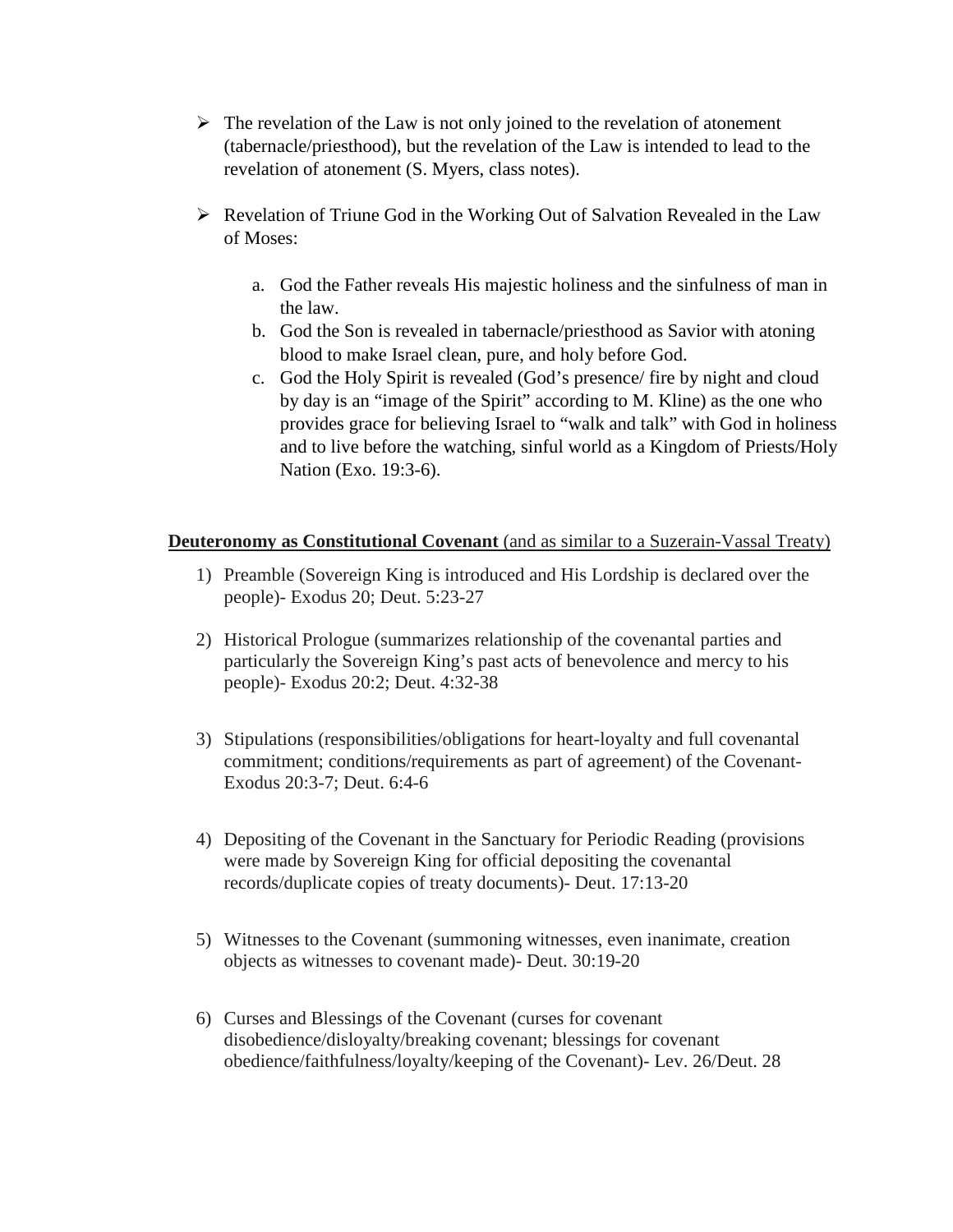- → Prophets will serve in later RH as "Covenant Prosecutors" with creation as witness called by YHWH to the stand.
- **→** Important Individuals who will come in time to provide rule and guidance to Israel:
	- 1. Messianic King (Deut. 17:14-20)
	- 2. Prophet Greater than Moses (Deut. 18:9-22)

## **God's Self-Revelation**: How is the Triune God revealed?

God is righteous law-giver. God is Covenant LORD. God is Israel's Warrior and Heavenly Father (especially Deut. 32).

**Triune God is revealed**: (1) The Father speaks to Moses from throne in Tent of Meeting; (2) Son is symbolized/typified in atonement/sacrifices/priesthood; (3) Spirit is revealed as God's presence in cloud (comfort) and fire (illumination).

# **Man's Sinful Condition**: What is FCF (Fallen Condition Focus)?

Man cannot enter the Paradise-Promised Land apart from God's power and grace. Our Pioneer, the LORD Jesus Christ has gone before us and blazed a trail for us to follow in reliance upon His grace and Spirit (Heb. 12:1ff).

Jesus Christ fulfills as God-Man the obligations of the Covenant of Grace for all elect, believing sinners. **Unconditional covenant** = Made possible because God on behalf of sinful man will fulfill demands of covenant faithfulness and obedience; **conditional covenant** = God as man (Jesus Christ the Son of God) will be faithful on behalf of his elect, and die as a propitiating sacrifice and atonement for our sins.

The Covenant of Grace is both unconditional and conditional and this is a real tension revealed in redemptive-history, yet Jesus Christ both fulfills covenant for us and relieves this tension as God-Man.

## **Pastoral/Practical-Experiential Wisdom**: How then should I live?

God sends His faithful king to make His people righteous and to lead them by His power and grace in righteousness. Christ is the Prophet greater than Moses who reveals God's righteous law and teaches Israel. He comes not to abolish the Law and the Prophets, but to fulfill them (Matt. 5:17-20, 48).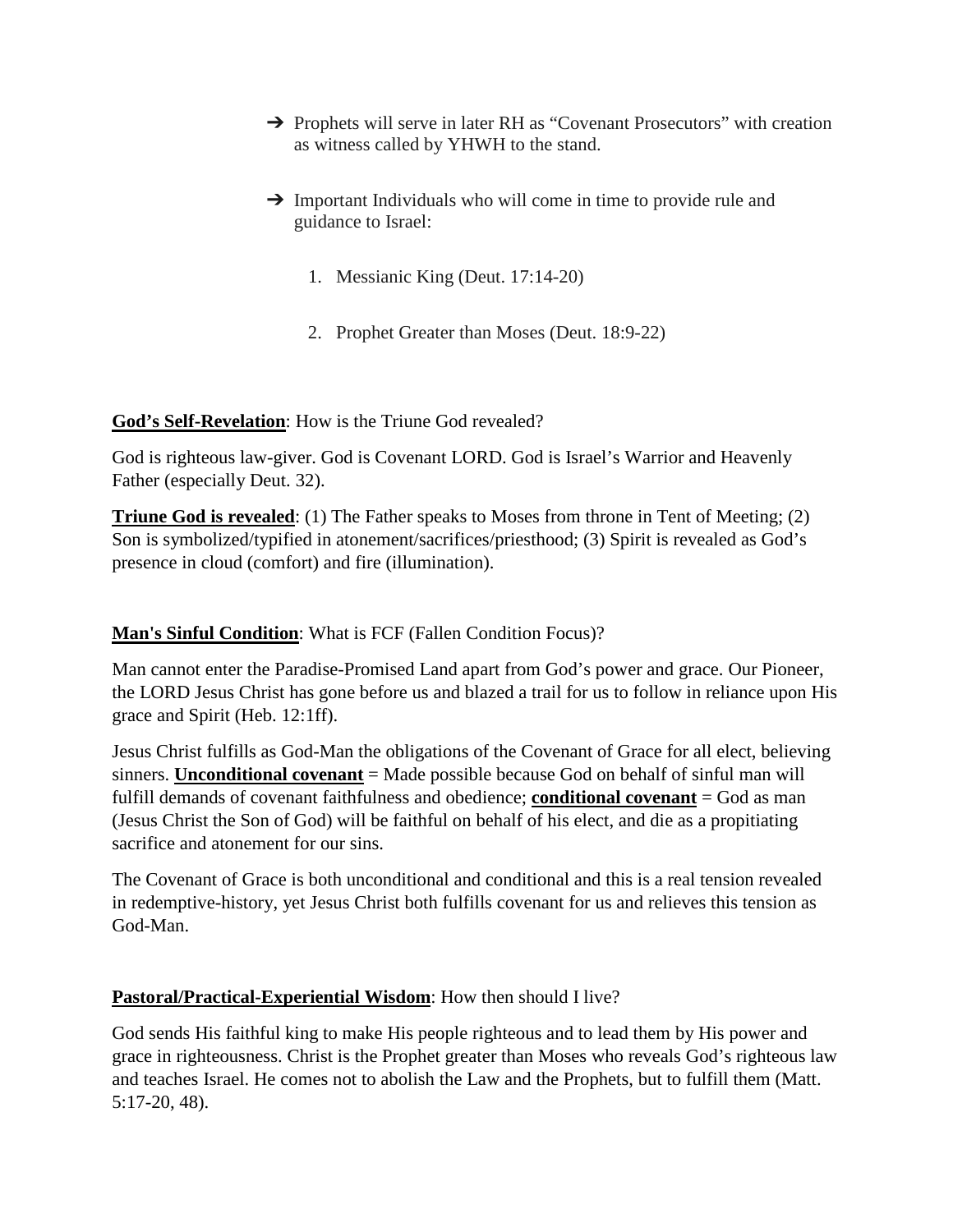**Four options with regard to God's law today**: 1. Ignore the law altogether; 2. Focus on the parts of the law that you keep; 3. Focus on the parts of the law that you do not keep; 4. Keep the law of God in Christ (as we are taught in Romans 8:3-4). We should remember true love lived out in Christ by His grace is the fulfillment of the law, and brings great joy! (John 15:9-11). **We should choose only option 4 by God's grace!** As the Apostle Peter says:

*"But you are a chosen race, a royal priesthood, a holy nation, a people for his own possession, that you may proclaim the excellencies of him who called you out of darkness into his marvelous light. 10 Once you were not a people, but now you are God's people; once you had not received mercy, but now you have received mercy. 11 Beloved, I urge you as sojourners and exiles to abstain from the passions of the flesh, which wage war against your soul. 12 Keep your conduct among the Gentiles honorable, so that when they speak against you as evildoers, they may see your good deeds and glorify God on the day of visitation"* (1 Peter 2:9-12).

*ESV Deuteronomy 34: Then Moses went up from the plains of Moab to Mount Nebo, to the top of Pisgah, which is opposite Jericho. And the LORD showed him all the land, Gilead as far as Dan, 2 all Naphtali, the land of Ephraim and Manasseh, all the land of Judah as far as the western sea, 3 the Negeb, and the Plain, that is, the Valley of Jericho the city of palm trees, as far as Zoar. 4 And the LORD said to him, "This is the land of which I swore to Abraham, to Isaac, and to Jacob, 'I will give it to your offspring.' I have let you see it with your eyes, but you shall not go over there." 5 So Moses the servant of the LORD died there in the land of Moab, according to the word of the LORD, 6 and he buried him in the valley in the land of Moab opposite Beth-peor; but no one knows the place of his burial to this day. 7 Moses was 120 years old when he died. His eye*  was undimmed, and his vigor unabated. 8 And the people of Israel wept for Moses in the plains of *Moab thirty days. Then the days of weeping and mourning for Moses were ended. 9 And Joshua the son of Nun was full of the spirit of wisdom, for Moses had laid his hands on him. So the people of Israel obeyed him and did as the LORD had commanded Moses. 10 And there has not arisen a prophet since in Israel like Moses, whom the LORD knew face to face, 11 none like him for all the signs and the wonders that the LORD sent him to do in the land of Egypt, to Pharaoh and to all his servants and to all his land, 12 and for all the mighty power and all the great deeds of terror that Moses did in the sight of all Israel.*

*ESV Matthew 17:1-6: And after six days Jesus took with him Peter and James, and John his brother, and led them up a high mountain by themselves. 2 And he was transfigured before them, and his face shone like the sun, and his clothes became white as light. 3 And behold, there appeared to them Moses and Elijah, talking with him. 4 And Peter said to Jesus, "Lord, it is good that we are here. If you wish, I will make three tents here, one for you and one for Moses and one for Elijah." 5 He was still speaking when, behold, a bright cloud overshadowed them, and a voice from the cloud said, "This is my beloved Son, with whom I am well pleased; listen to him." 6 When the disciples heard this, they fell on their faces and were terrified.*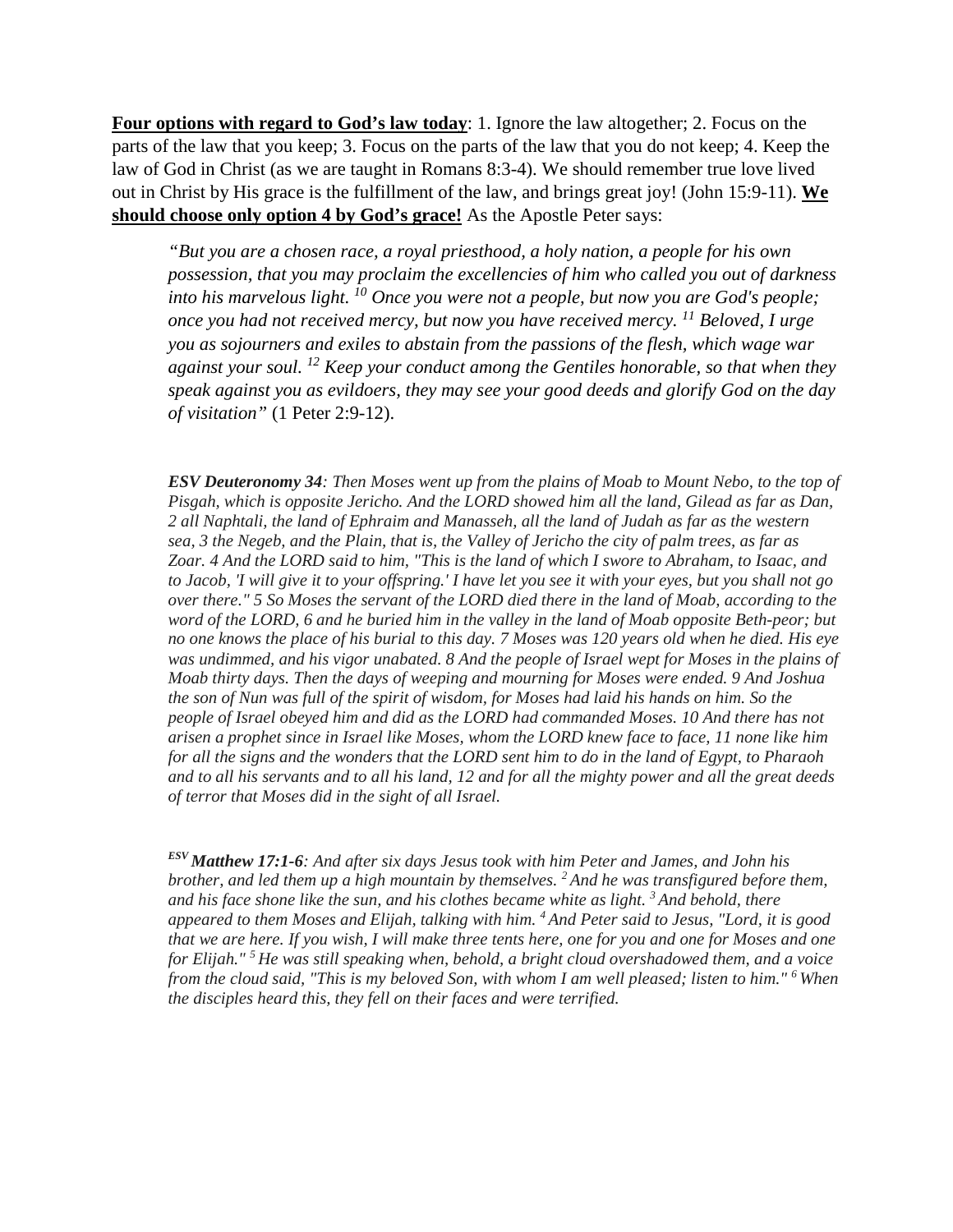#### **Book of Deuteronomy Overview**

**Deut. 1-4:** The book begins with the historical stage being set in verses 1-7. The setting is on the Plains of Moab on the edge of the promised land. In v.5, there is the first reference to Torah ("this law"). Then the LORD turns Moses' focus upon the covenantal promise of the land to the patriarchs (Abraham, Isaac, and Jacob) in v. 8. The LORD reminds Moses of the promises made in Gen. 12:2 and 15:5 in v. 11, 12. The first four chapters focus our attention on a number of key themes that will be clarified and explained throughout the book: commandments-statutes-judgments (1:18; 4:1,5,6,14; 4:40,44f) and covenant (4:13); the Exodus from Egypt (1:30; 4:10f,20); the Land (1:21,22; 2:29,31; 3:2,18,20; 4:1,2,5,14); Repentance (1:41,45; 4:29); Forgiveness (4:31); Rebellion-sin-forgetting what the LORD has done "before their eyes" (1:26f,32,35,43; 4:3,9,23,24f,34); "Remember" (4:9); "Fear not" (1:21,29; 3:2); Wilderness (1:19,31,40; 2:7); God the Divine Warrior (1:30,42; 2:25,33f; 3:2,21-22). There is also a recurring rhetorical question: "What god is there in heaven or in earth, that can do according to thy works, and according to thy mighty acts?" (3:24; cf.4:32f). The succession of Joshua is also introduced (3:28). Particularly in chapter 3, the focus seems to be on God's faithfulness to Israel as Divine Warrior. Israel is conquering her enemies and God through Israel is making a new creation, establishing Israel over the land to be fruitful, and multiply, to replenish the earth, to subdue the land, and have dominion over it (Dt. 3:6f,18-20; cf. Gen. 2:28). Christ's future ministry is foreshadowed in Moses' ministry (4:21-22,31). Summary: Historical prologue and the covenantal conditions for possessing the land.

**Deut. 5-11:** Moses calls to Israel as Mediator who represented them at Horeb (5:5), and proclaims the Torah of God given at Sinai, recorded in Exodus 20 (cf. Dt. 5:6f). He reminds them of their fear of God's presence at Sinai (5:22f). He reminds them that they heard God from the midst of the fire (5:24f). Chapter five and six reemphasize the importance of covenantal obedience to God's commandments in order to possess the land. In Dt. 6:4f, Moses tells the Israelites that the imperatives spoken to them in the Torah is founded upon the indicative- - that is, who God is as he has revealed himself to Israel. He tells Israel of the foundational response of love and not fear of God, and the importance of passing on this "good news" to their heritage (6:6f). He tells them in chapter 6 that unbelief is forgetting what God has done for them and thus commanded obedience from them. In Chapter 7, Moses tells them that to destroy the people of the land and avoid syncretism because it will result in idolatry and unbelief (7:3f). God chose Israel because of his divine love for them (7:6-9). Israel is told to trust in God's provision and protection as they take the land, remembering the Exodus from Egypt, and the mighty power he displayed as their Divine Warrior (7:18f). Chapters 8-11 are reminders of what Moses said in chapter 4, with similar themes listed above running through chapters 1-11. Summary: Because of God's *works*, they should believe and be obedient to God's *words*! Christ's ministry on behalf of his people is foreshadowed in his doing of God's works and delivering God's words.

**Deut 12:26:** The same words begin chapter 12 that are the same words used in 4:1 and 5:1: "These are the statutes and the judgments…" Chapter 12 is concerned with breaking down altars- - ridding the land of idolatry- -and setting up the true worship of God: the worship which God commands to his people. The blood of animals is introduced in sacrificial worship (12:23f). Chapter 13 introduces true prophets of God's words. Chapter 14 describes clean and unclean foods that Israel is expected to follow in their diet. God is revealing how they are set apart even in their diet to be holy unto the LORD their God (14:3-21). God tells them the importance of giving their firstfruits of all their produce and cattle (14:22f). This is to provide for the Levitical priesthood, but also those who are poor and oppressed: the strangers, the orphans, and the widows (14:27f). Chapter 15 teaches Israel how they are to handle debts and debtors. Chapter 16 introduces Israel to the annual celebration of the Feasts of Passover, Weeks, Unleavened Bread, and Tabernacles, ultimately to remember their Exodus from Egypt (16:1-17). God also reveals the outward and visible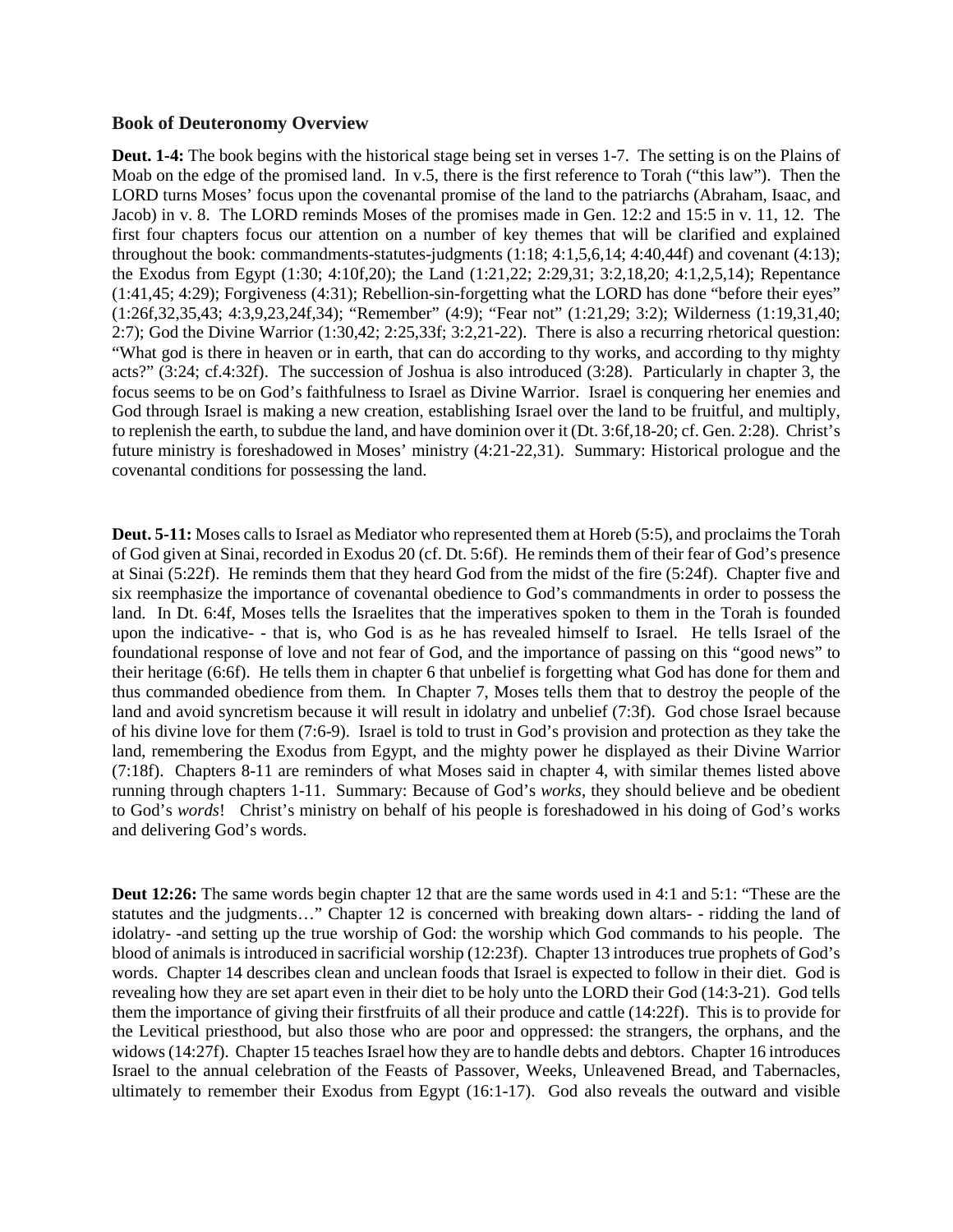structure Israel is to have with authorities such as judges and officers representing God's authority in heaven over Israel (Theocracy) (16:18f). Chapter 17 reveals further God's theocratic government. God establishes the structure of the "visible Israel" with Levites, judges, and officers who are to "wield the sword" as God's representative authorities over Israel. The chapter ends with a warning of having a king over Israel. The point seems to be that Israel is a Theocracy with God as king and not a Realpolitic State such as the other pagan nations. Chapter 18 describes the authority of the Levites and their provision as priestly leaders of Israel. There is another warning of false prophets and magicians dwelling among Israel and a promise of a prophet like Moses to be raised up in the future (18:15f)- - prophets are raised up by God and thus derive their authority from God to speak his words to Israel. God reveals further laws to govern Israel in the land in chapter 19; laws to protect Israel from murderers and the legal principle of "an eye for eye, tooth for tooth, hand for hand, foot for foot" to be meted out (19:21). Chapter 20 gives Israel laws and methods concerning war. These laws are founded upon God, the Divine Warrior (21:1-14). God gives Israel laws concerning marriage, family, specifically those concerning rebellion in the covenantal family (21:15f). Chapter 22 gives laws concerning possessions. Chapter 23 further describes Israel's holiness in worship and that no unbeliever is allowed to enter into covenantal worship (23:22f). Laws against various practices such as usury, vows, etc. are continued in chapter 23. Chapter 24 is concerned with marriage laws and the punishment of stealing in Israel. Chapter 25 and 26 contain further laws concerning death, fighting amongst brothers in Israel, and the first fruits are again emphasized—the belong to the LORD by faith. Summary: God is setting up a government of his holy nation Israel to enforce the laws which he has delivered to Israel, and to punish wrongdoers. Christ is foreshadowed in that he came as prophet, priest and king of his people to inaugurate God's rule over his people upon the earth and to visibly reign.

**Deut. 27-28:** Moses describes the blessings for covenantal obedience in possessing and living prosperously in the land; he warns the Israelites of curses for covenantal disobedience. Summary: "If you listen diligently to the LORD and observe all the commandments…blessings beyond imagination!" "If you will not listen to the LORD and observe all the commandments…curses beyond imagination!" Order in Israel will be turned to chaos; Eden will become like the wilderness; Israel will be punished like the Egyptians- -the enemies of God.

**Deut. 29-30:** Moses reminds the Israelites again of what they have seen and heard in Egypt. Again, Moses warns of covenantal disobedience and describes Israel's future as like Sodom and Gomorrah (29:23f). God tells Israel to obey the things revealed and remember the reasons, or the secret things belong to his Divine wisdom (29:29). In chapter 30, God tells Israel they will inevitably disobey the covenant, but if they will return and repent he will forgive them. The great promise of God is that even though Israel is unfaithful to the covenant, God will keep his promises! God will circumcise the hearts of his people so they can lives obediently (30:5f). In verses 11-20, God reminds the Israelites that obedience is founded not upon their sacrifices, but ultimately their love for God. Summary: It is love for God that causes them to desire to obey the covenant. Christ fulfilled the law and came and circumcised the hearts of his people fulfilling the promises to Abraham and his seed and taking the curses of the law upon him on the cross.

**Deut. 31-34:** Chapter 31 describes the final events in Moses' life before the Israelites cross over to possess the promise land under Joshua their mediator. God reminds the Israelites to "be strong and of good courage; to not be afraid" of the people now inhabiting the land they are to possess, for the LORD will go before them and secure their victory (31:6f). Among Moses' last words is a very sober prophecy in 31:29f: Israel will forget all that he had told them and disobey the covenant. Chapter 32 is a veritable gold mine of revelation describing God's attributes and faithfulness to Israel- - to his people. Chapter 33 changes from Moses' first person speech to that of a third person narrator. Chapter 33 describes the blessings to each of